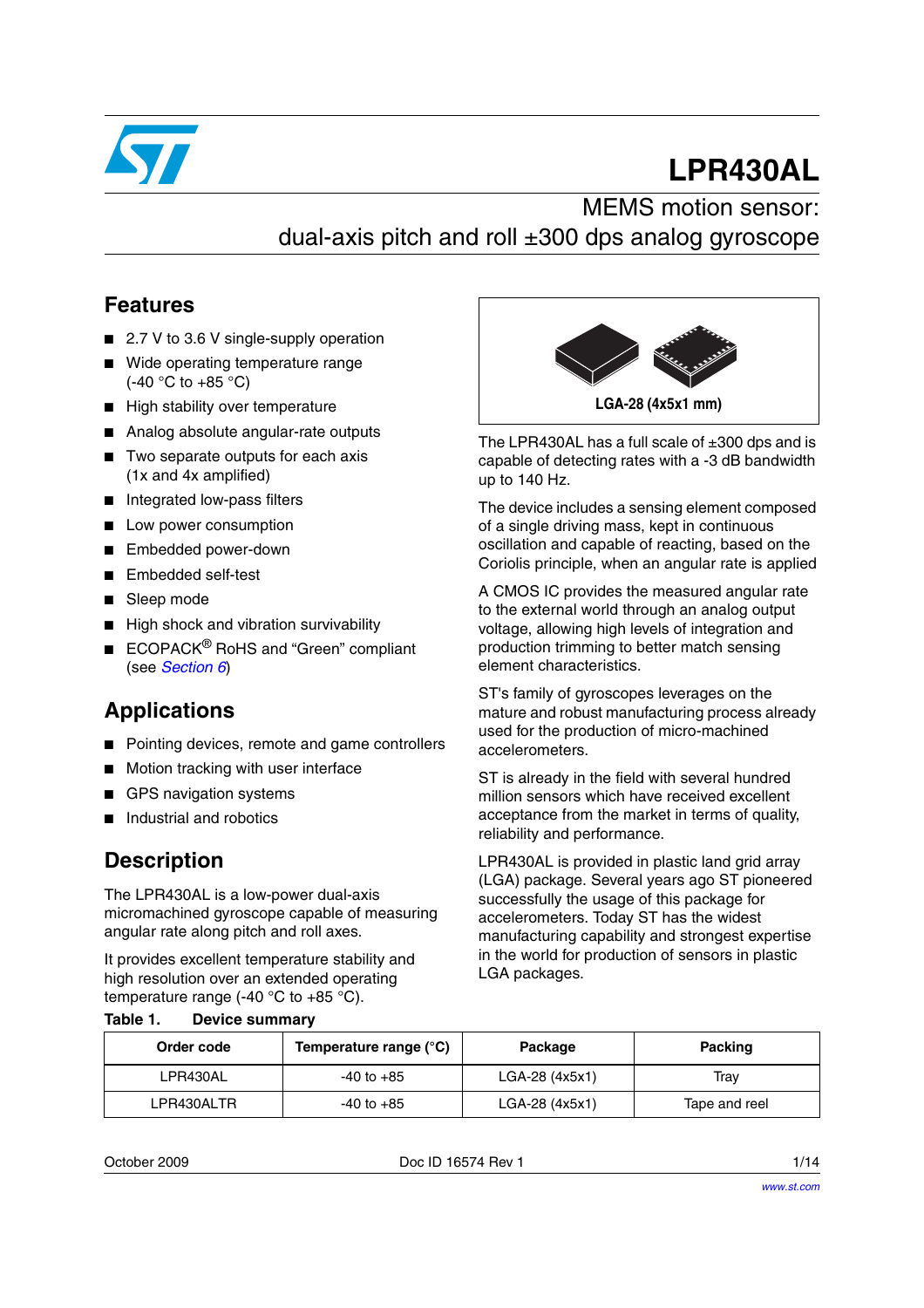## **Contents**

| $\mathbf{1}$   |     |  |
|----------------|-----|--|
|                | 1.1 |  |
| $\overline{2}$ |     |  |
|                | 2.1 |  |
|                | 2.2 |  |
| 3              |     |  |
| 4              |     |  |
|                | 4.1 |  |
|                | 4.2 |  |
|                | 4.3 |  |
|                | 4.4 |  |
|                | 4.5 |  |
| 5              |     |  |
|                | 5.1 |  |
|                | 5.2 |  |
| 6              |     |  |
| $\overline{7}$ |     |  |

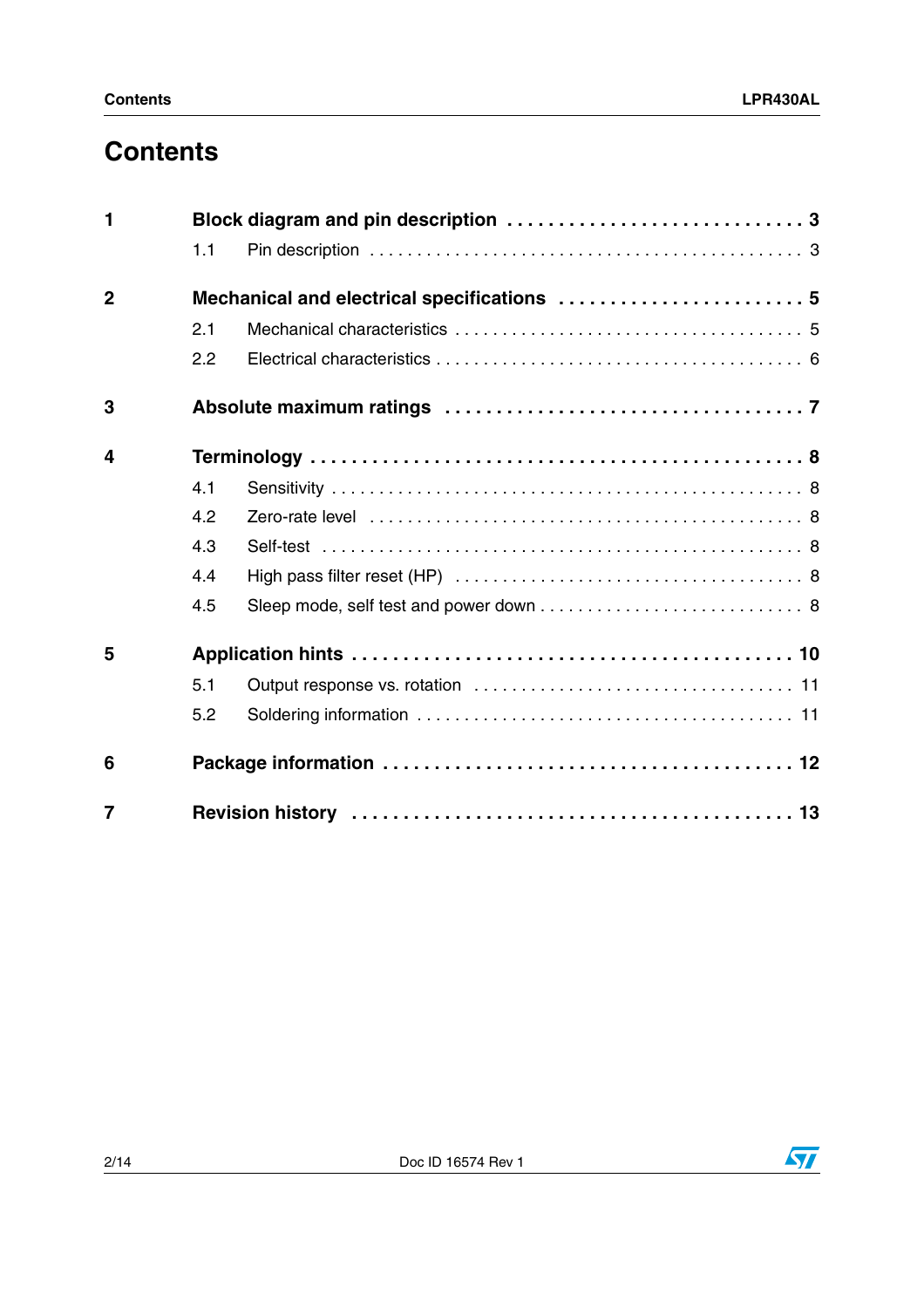### <span id="page-2-0"></span>**1 Block diagram and pin description**



#### **Figure 1. Block diagram**

#### <span id="page-2-1"></span>**1.1 Pin description**



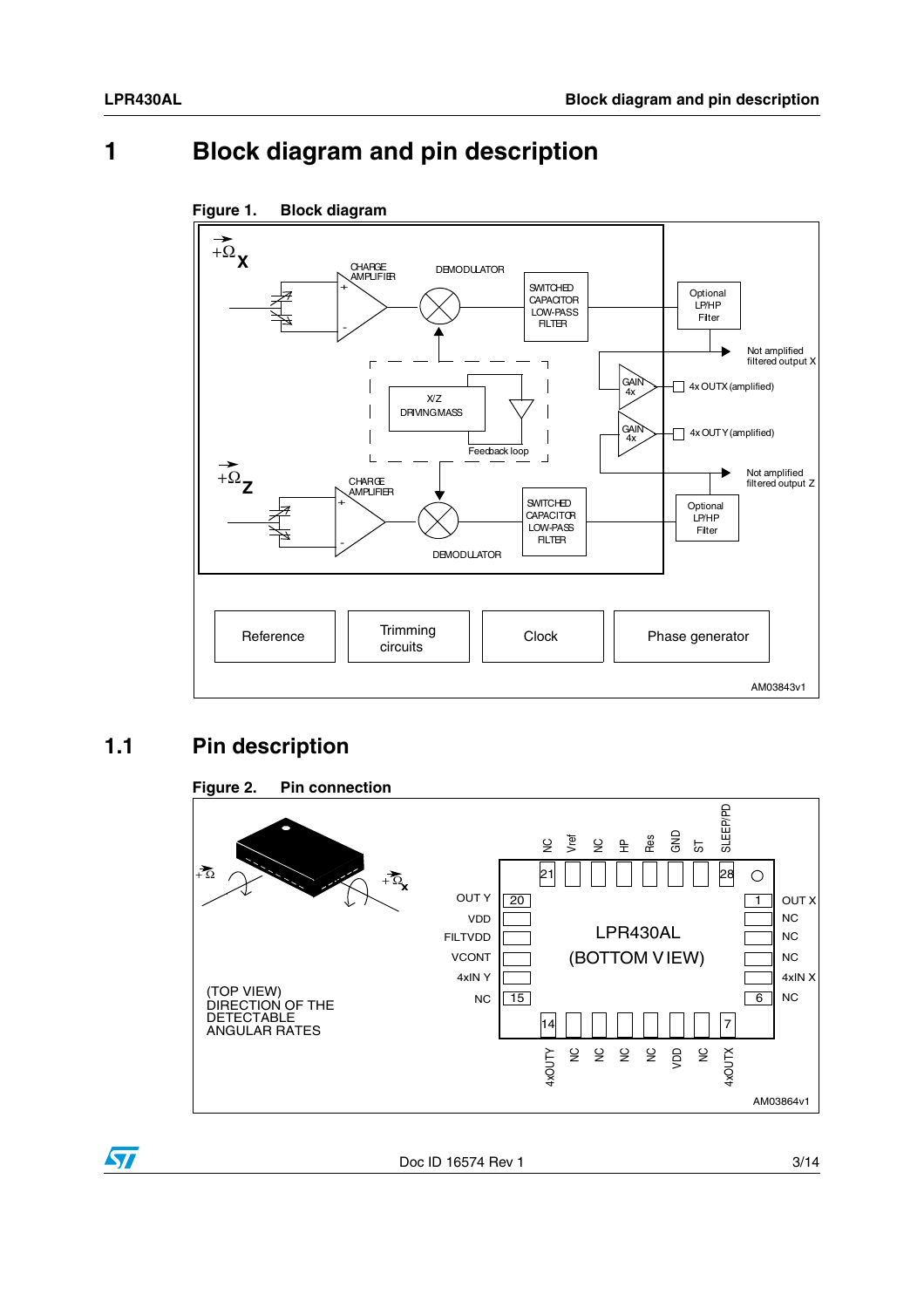| Pin #        | Pin name       | <b>Analog function</b>                                                                                 |
|--------------|----------------|--------------------------------------------------------------------------------------------------------|
| $\mathbf{1}$ | <b>OUT X</b>   | X rate signal output voltage (not amplified)                                                           |
| 2            | ΝC             | Internally not connected                                                                               |
| 3            | <b>NC</b>      | Internally not connected                                                                               |
| 4            | <b>NC</b>      | Internally not connected                                                                               |
| 5            | 4xIN X         | Input of 4x amplifier                                                                                  |
| 6            | <b>NC</b>      | Internally not connected                                                                               |
| 7            | 4xOUTX         | X rate signal output voltage (amplified)                                                               |
| 8            | NС             | Internally not connected                                                                               |
| 9            | Vdd            | Power supply                                                                                           |
| 10           | ΝC             | Internally not connected                                                                               |
| 11           | <b>NC</b>      | Internally not connected                                                                               |
| 12           | <b>NC</b>      | Internally not connected                                                                               |
| 13           | ΝC             | Internally not connected                                                                               |
| 14           | 4xOUTY         | Y rate signal output voltage (amplified)                                                               |
| 15           | <b>NC</b>      | Internally not connected                                                                               |
| 16           | 4xINY          | Input of 4x amplifier                                                                                  |
| 17           | <b>VCONT</b>   | PLL filter connection pin #17                                                                          |
| 18           | <b>FILTVDD</b> | PLL filter connection pin #18                                                                          |
| 19           | Vdd            | Reserved, Connect to Vdd                                                                               |
| 20           | <b>OUTY</b>    | Y rate signal output voltage (not amplified)                                                           |
| 21           | ΝC             | Internally not connected                                                                               |
| 22           | Vref           | Reference voltage                                                                                      |
| 23           | <b>NC</b>      | Internally not connected                                                                               |
| 24           | HP             | High-pass filter reset (logic 0: normal operation mode;<br>logic1: external high-pass filter is reset) |
| 25           | Res            | Reserved. Leave unconnected or connect to Vdd                                                          |
| 26           | <b>GND</b>     | 0V supply voltage                                                                                      |
| 27           | <b>ST</b>      | Self-test (see Table 6)                                                                                |
| 28           | SLEEP/PD       | Sleep mode / power-down mode (see Table 6)                                                             |

**Table 2. Pin description**



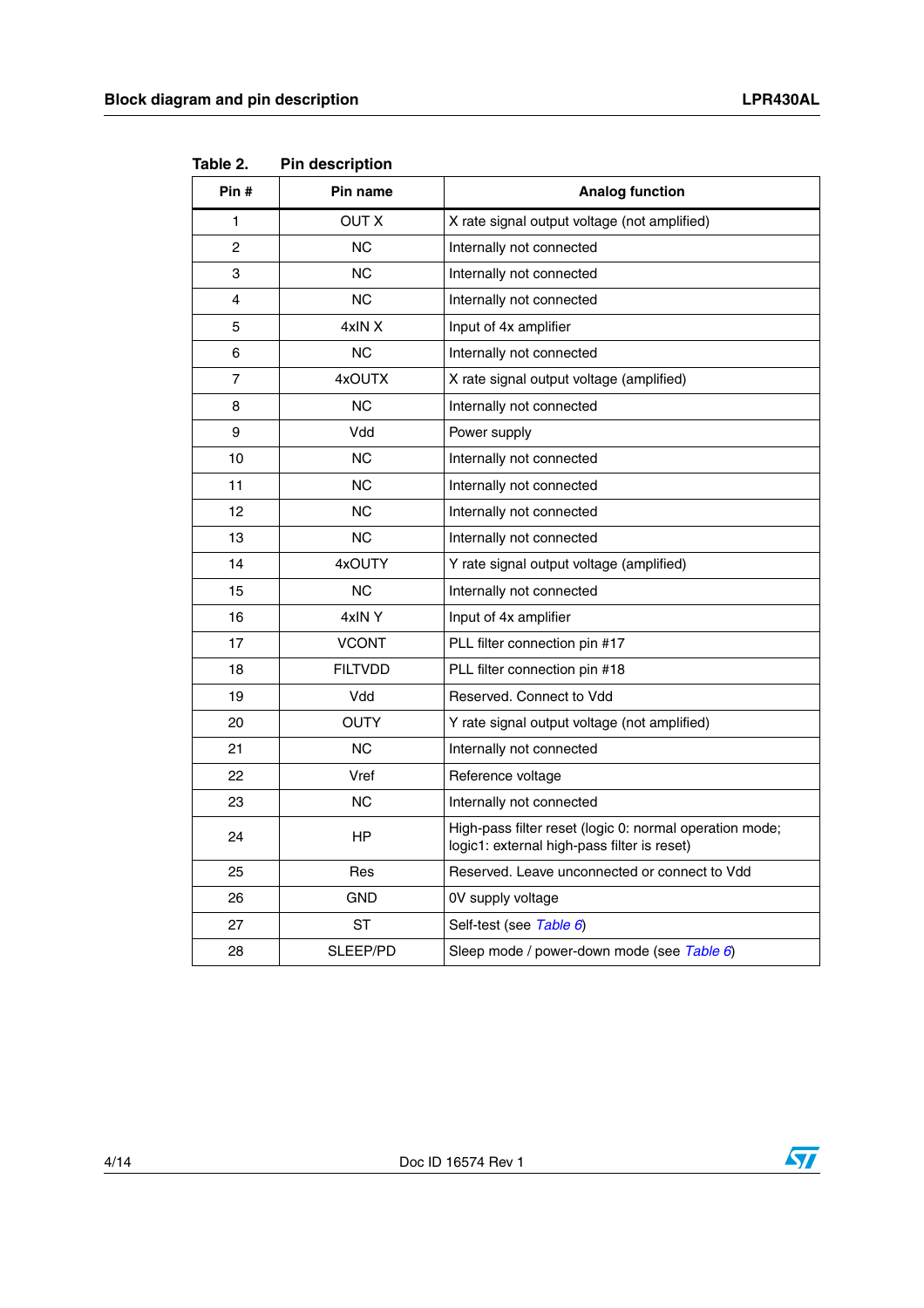### <span id="page-4-0"></span>**2 Mechanical and electrical specifications**

#### <span id="page-4-1"></span>**2.1 Mechanical characteristics**

Vdd = 3 V, T = 25 °C unless otherwise noted<sup>(a)</sup>

| Symbol       | <b>Parameter</b>                          | <b>Test condition</b>  | Min.  | Typ. <sup>(1)</sup> | Max.  | <b>Unit</b>          |
|--------------|-------------------------------------------|------------------------|-------|---------------------|-------|----------------------|
| <b>FSA</b>   |                                           | 4x OUT (amplified)     |       | ±300                |       | dps                  |
| FS.          | Measurement range                         | OUT (not amplified)    |       | ±1200               |       | dps                  |
| SoA          | Sensitivity <sup>(2)</sup>                | 4x OUT (amplified)     |       | 3.33                |       | mV/dps               |
| So           |                                           | OUT (not amplified)    |       | 0.83                |       | mV/dps               |
| SoDr         | Sensitivity change vs.<br>temperature     | Delta from 25°C        |       | 0.07                |       | $\%$ <sup>o</sup> C  |
| Voff         | Zero-rate level <sup>(3)</sup>            |                        |       | 1.5                 |       | $\vee$               |
| Vref         | Reference voltage                         |                        |       | 1.5                 |       | $\vee$               |
| <b>OffDr</b> | Zero-rate level change<br>vs. temperature | Delta from 25°C        |       | 0.05                |       | $dps$ <sup>o</sup> C |
| NL.          | Non linearity                             | Best fit straight line |       | ±1                  |       | $%$ FS               |
| <b>BW</b>    | Bandwidth <sup>(3)</sup>                  |                        |       | 140                 |       | Hz                   |
| Vst          | Self-test output<br>change                |                        |       | $250^{(4)}$         |       | mV                   |
| <b>Rn</b>    | Rate noise density                        |                        |       | 0.018               |       | $dps/\sqrt{Hz}$      |
| Top          | Operating<br>temperature range            |                        | $-40$ |                     | $+85$ | $^{\circ}C$          |

<span id="page-4-2"></span>

| Table 3. | <b>Mechanical characteristics</b> |
|----------|-----------------------------------|
|          |                                   |

1. Typical specifications are not guaranteed

2. Sensitivity and zero-rate level are not ratiometric to supply voltage

3. The product is capable of measuring angular rates extending from DC to the selected BW.

4. Self test typical absolute value.

a. The product is factory calibrated at 3 V. The operational power supply range is specified in *[Table 4](#page-5-1)*.

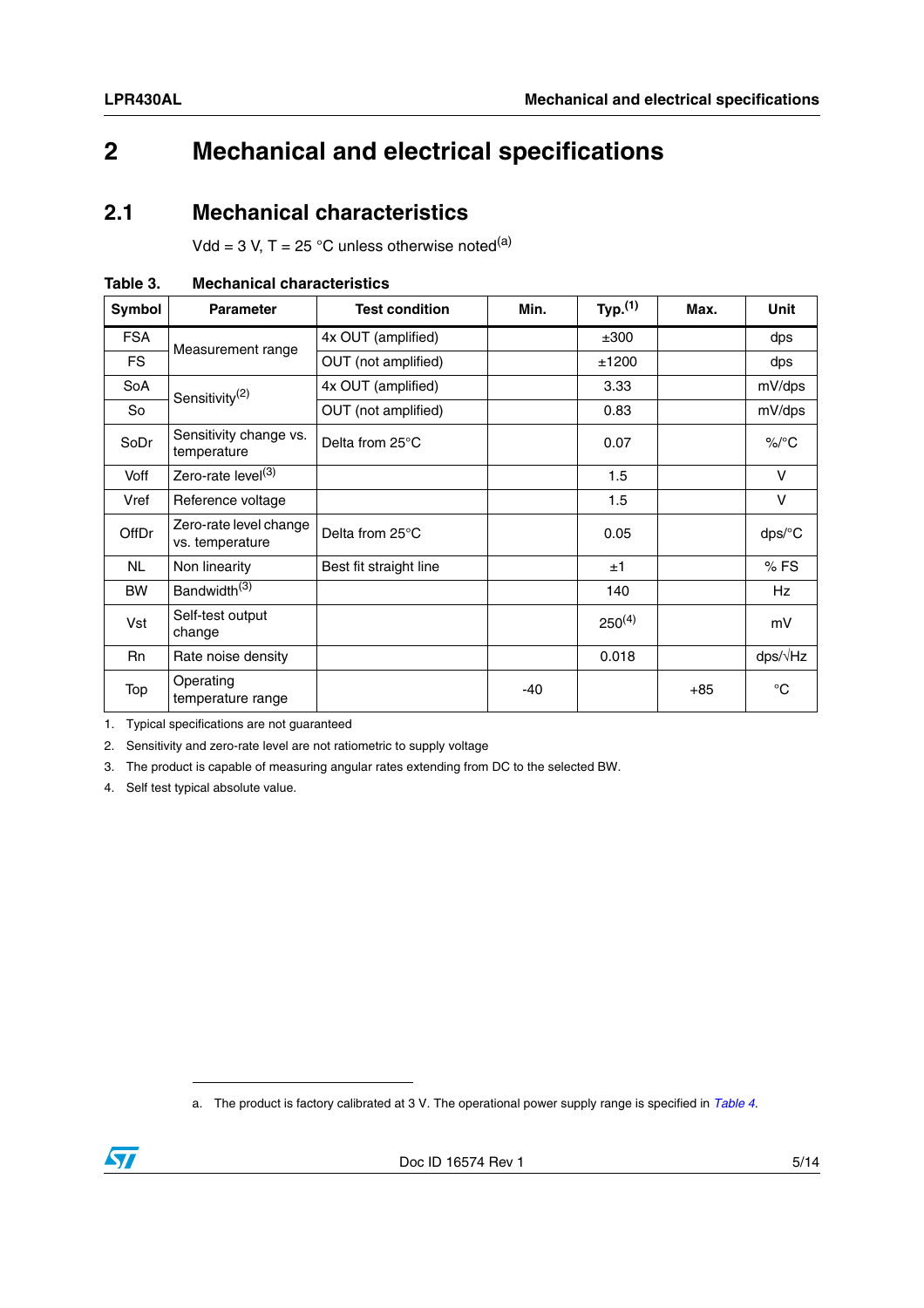### <span id="page-5-0"></span>**2.2 Electrical characteristics**

Vdd =3 V, T=25  $^{\circ}$ C unless otherwise noted<sup>(b)</sup>

| Symbol                                   | <b>Parameter</b>                      | <b>Test condition</b>   | Min.        | Typ. $(1)$ | Max.             | <b>Unit</b> |
|------------------------------------------|---------------------------------------|-------------------------|-------------|------------|------------------|-------------|
| Vdd                                      | Supply voltage                        |                         | 2.7         | 3          | 3.6              | v           |
| Idd                                      | Supply current                        | PD pin connected to GND |             | 6.8        |                  | mA          |
| <b>IddSI</b>                             | Supply current sleep<br>mode          |                         |             | 2.1        |                  | mA          |
| <b>IddPdn</b>                            | Supply current in power-<br>down mode | PD pin connected to Vdd |             |            | 5                | μA          |
| <b>V<sub>ST</sub></b><br>Self-test input |                                       | Logic 0 level           | 0           |            | $0.2^{\ast}$ Vdd | v           |
|                                          |                                       | Logic 1 level           | $0.8^*V$ dd |            | Vdd              |             |
| <b>VPD</b><br>Power-down input           |                                       | Logic 0 level           | 0           |            | $0.2^{\ast}$ Vdd | v           |
|                                          |                                       | Logic 1 level           | $0.8^*V$ dd |            | Vdd              |             |
| Top                                      | Operating temperature<br>range        |                         | $-40$       |            | $+85$            | °C          |

<span id="page-5-1"></span>**Table 4. Electrical characteristics**

1. Typical specifications are not guaranteed.



b. The product is factory calibrated at 3 V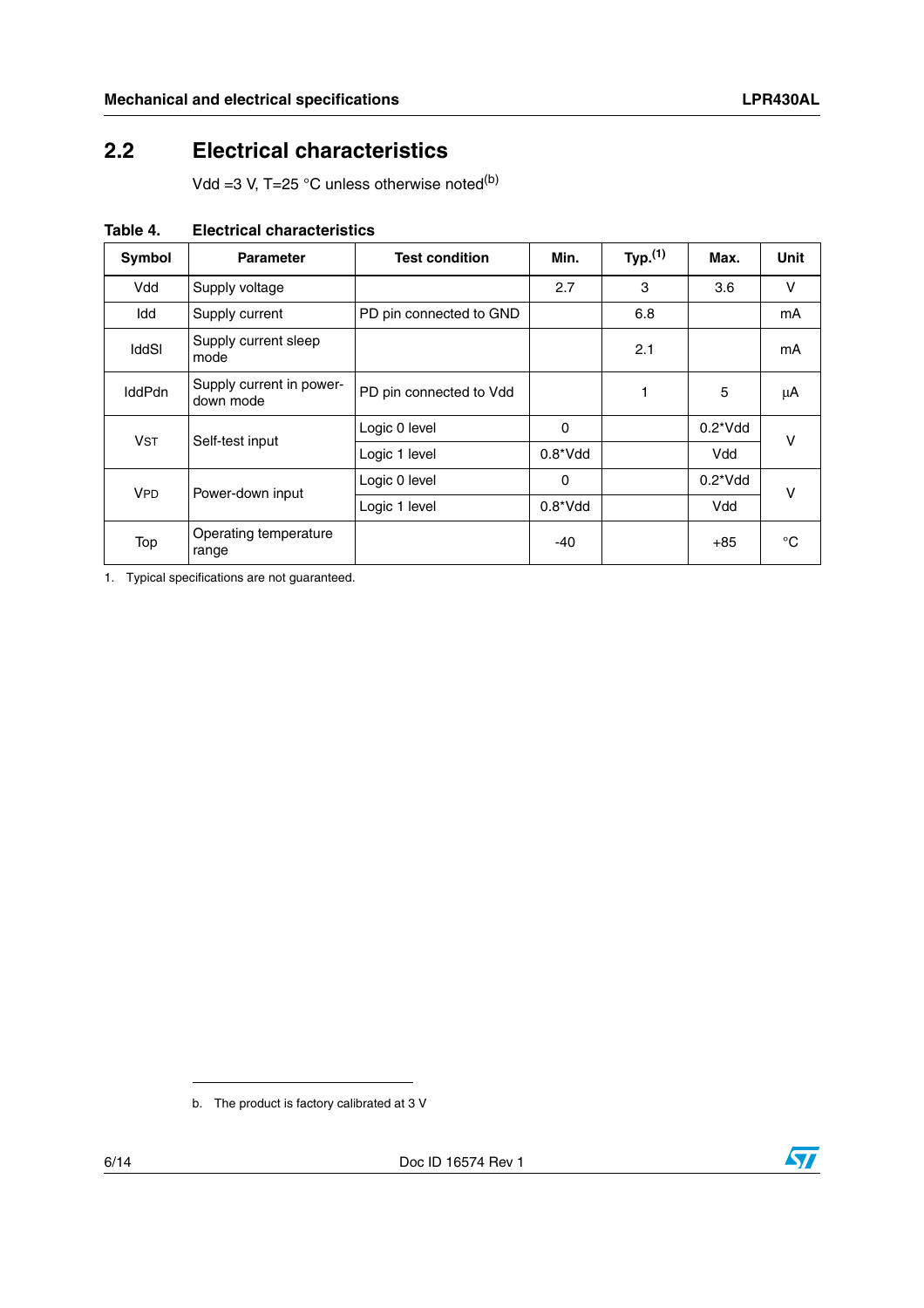### <span id="page-6-0"></span>**3 Absolute maximum ratings**

Stresses above those listed as "Absolute maximum ratings" may cause permanent damage to the device. This is a stress rating only and functional operation of the device under these conditions is not implied. Exposure to maximum rating conditions for extended periods may affect device reliability.

| Symbol                      | <b>Ratings</b>                                  | <b>Maximum value</b> | Unit |
|-----------------------------|-------------------------------------------------|----------------------|------|
| Vdd                         | Supply voltage                                  | $-0.3$ to 6          | v    |
| Vin                         | Input voltage on any control pin (SLEEP/PD, ST) | $-0.3$ to Vdd $+0.3$ | ٧    |
| $\mathsf{r}_{\texttt{STG}}$ | Storage temperature range                       | $-40$ to $+125$      | °C   |
| Α                           | Acceleration                                    | 3000 for 0.5 ms      | g    |
|                             |                                                 | 10000 for 0.1 ms     | g    |
| <b>ESD</b>                  | Electrostatic discharge protection              | $2$ (HBM)            | kV   |

|  | Table 5. | Absolute maximum ratings |
|--|----------|--------------------------|
|--|----------|--------------------------|



This is a mechanical shock sensitive device, improper handling can cause permanent damage to the part



This is an ESD sensitive device, improper handling can cause permanent damage to  $\sum_{\text{the part}}$ 

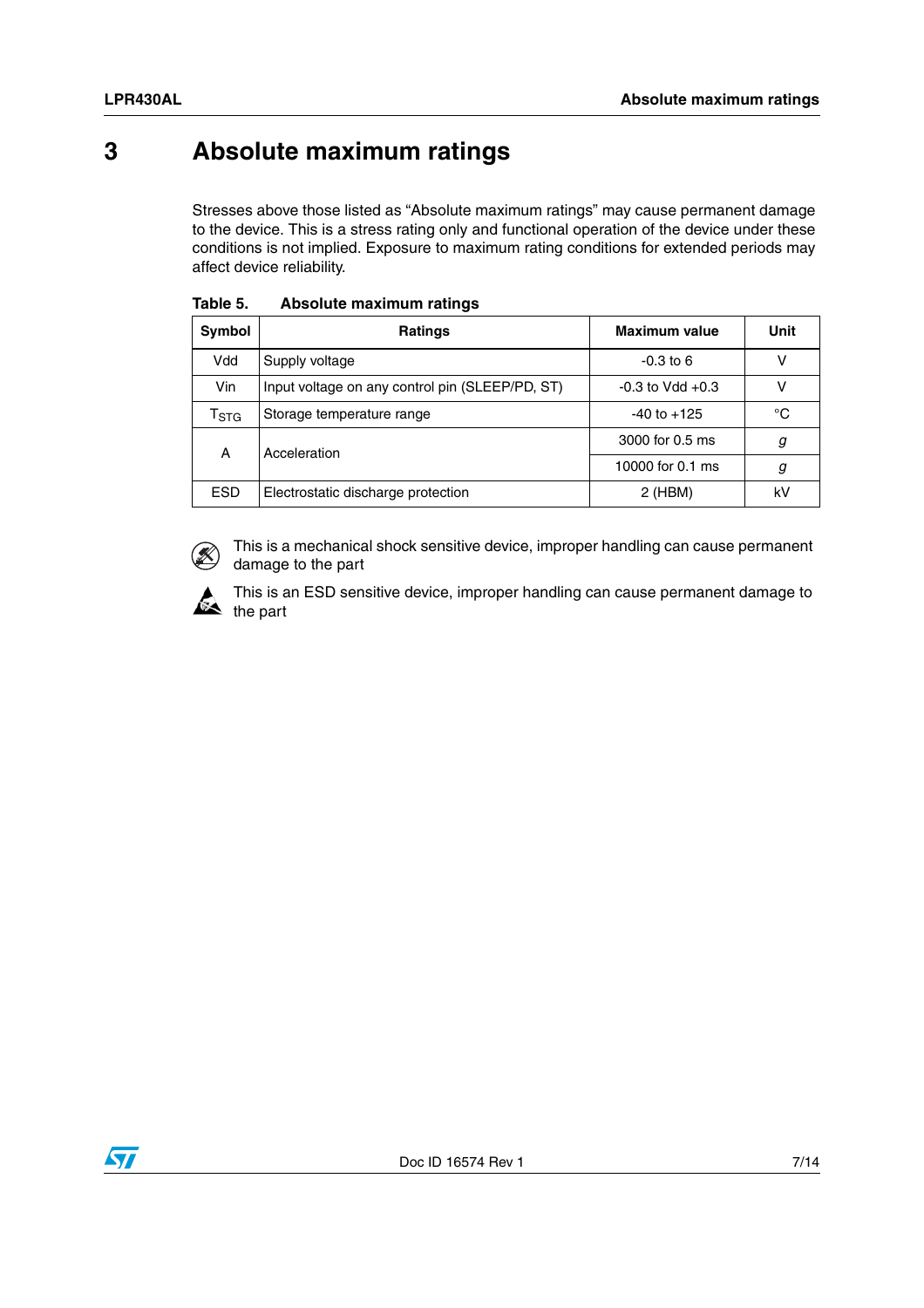### <span id="page-7-0"></span>**4 Terminology**

#### <span id="page-7-1"></span>**4.1 Sensitivity**

An angular rate gyroscope is a device that produces a positive-going output voltage for counterclockwise rotation around the sensitive axis considered. Sensitivity describes the gain of the sensor and can be determined by applying a defined angular velocity to it. This value changes very little over temperature and time.

#### <span id="page-7-2"></span>**4.2 Zero-rate level**

Zero-rate level describes the actual output signal if there is no angular rate present. The zero-rate level of precise MEMS sensors is, to some extent, a result of stress to the sensor and therefore zero-rate level can slightly change after mounting the sensor onto a printed circuit board or after exposing it to extensive mechanical stress. This value changes very little over temperature and time.

#### <span id="page-7-3"></span>**4.3 Self-test**

Self-test allows testing of the mechanical and electrical part of the sensor, allowing the seismic mass to be moved by means of an electrostatic test-force. The self-test function is off when the ST pin is connected to GND. When the ST pin is tied to Vdd, an actuation force is applied to the sensor, emulating a definite Coriolis force. In this case the sensor output exhibits a voltage change in its DC level which is also dependent on the supply voltage. When ST is active, the device output level is given by the algebraic sum of the signals produced by the velocity acting on the sensor and by the electrostatic test-force. If the output signals change within the amplitude specified in *[Table 3](#page-4-2)*, then the mechanical element is working properly and the parameters of the interface chip are within the defined specifications.

#### <span id="page-7-4"></span>**4.4 High pass filter reset (HP)**

The LPR430AL provides the possibility to reset the optional external high-pass filter by applying a high logic value to the HP pad. This procedure ensures faster response, especially during overload conditions. Moreover, this operation is recommended each time the device is powered.

#### <span id="page-7-5"></span>**4.5 Sleep mode, self test and power down**

The LPR430AL enables advanced power-saving features thanks to the availability of three different operating modes. When the device is set in a Sleep mode configuration, the reading chain is completely turned off, resulting in low power consumption. In this condition the device turn-on time is significantly reduced, allowing simple external power cycling.

In accordance with the table below, the user can select the desired operating mode using two dedicated pins (ST and SLEEP/PD).

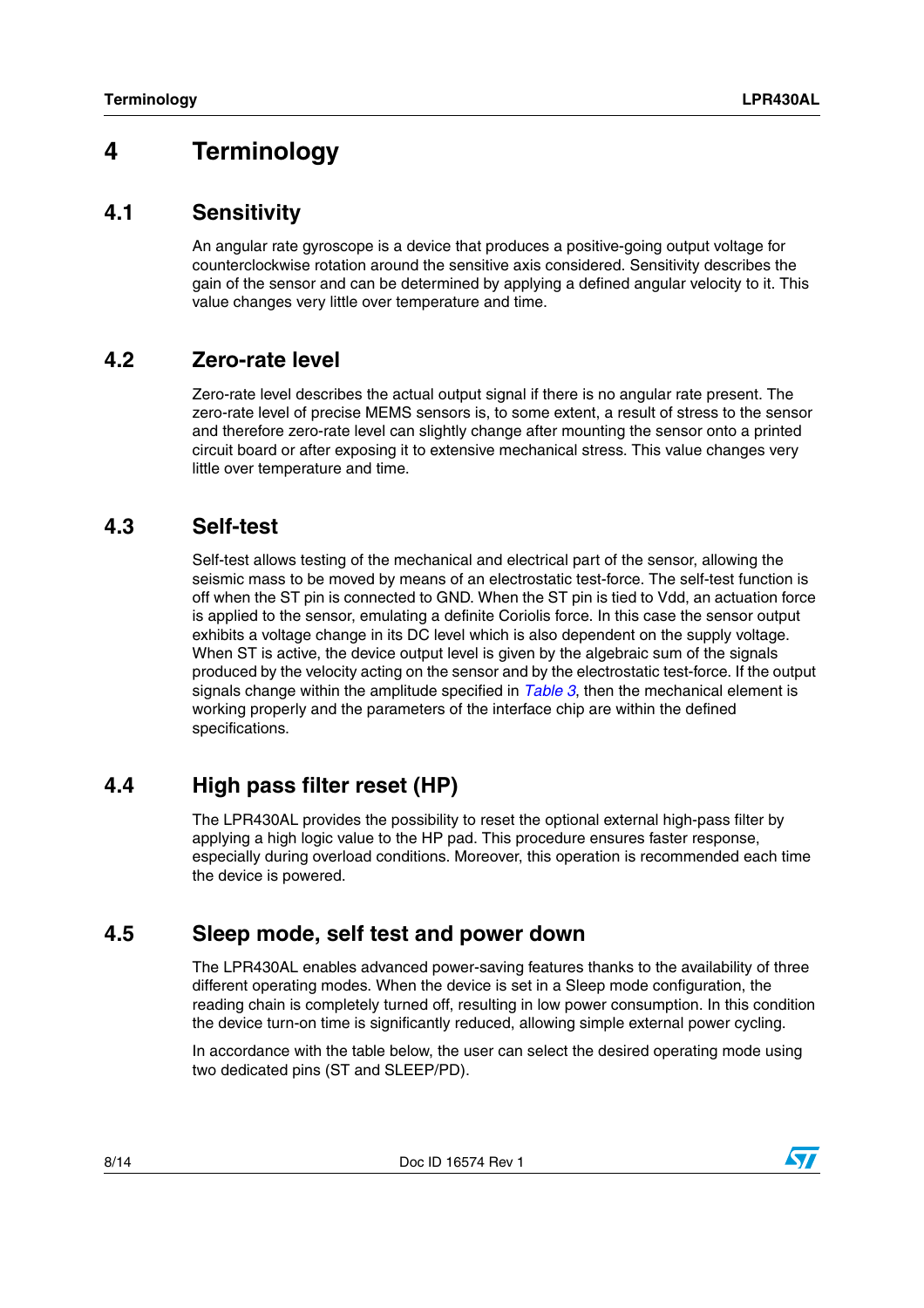| $\sim$                |        |              |  |
|-----------------------|--------|--------------|--|
| <b>Operating mode</b> | ST pin | SLEEP/PD pin |  |
| Normal mode           |        |              |  |
| Power-down            |        |              |  |
| Self-test             |        |              |  |
| Sleep mode            |        |              |  |

<span id="page-8-0"></span>**Table 6. Sleep mode and Power-down mode configuration**

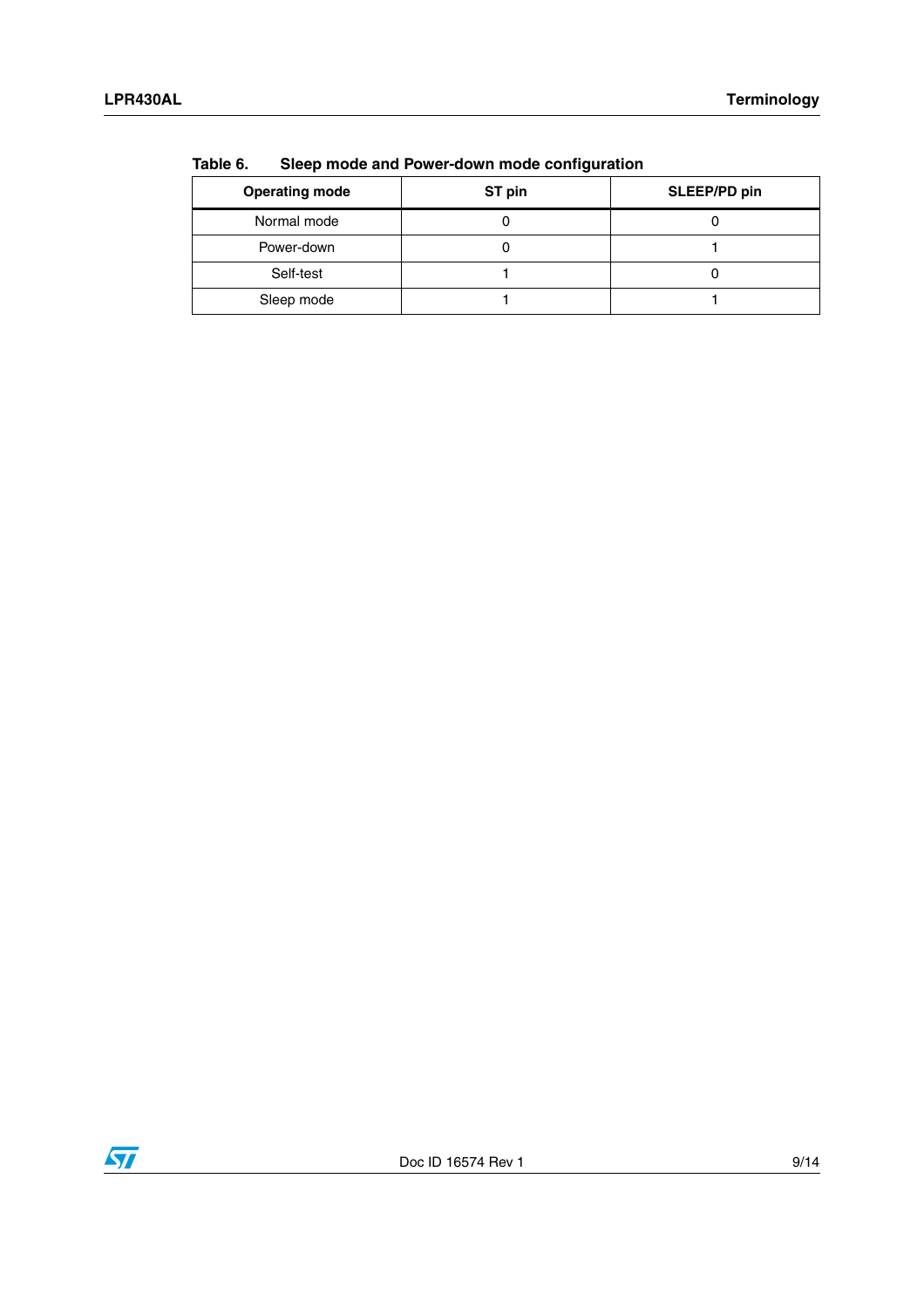### <span id="page-9-0"></span>**5 Application hints**



<span id="page-9-1"></span>**Figure 3. LPR430AL electrical connections and external component values**

Power supply decoupling capacitors (100 nF ceramic or polyester + 10 µF aluminum) should be placed as near as possible to the device (common design practice).

The LPR430AL allows band limiting the output rate response through the use of an external low-pass filter (recommended) in addition to the embedded low-pass filter (f $_{\rm t}$  = 140 Hz).

4xOUTX and 4xOUTY are, respectively, OUTX and OUTY amplified output lines, internally buffered to ensure low output impedance.

If external low-pass filtering is not applied, it is mandatory to short-circuit pin 1 to pin 5 and pin 16 to pin 20, respectively, when amplified outputs are used.

When only non-amplified output is used (OUTX/OUTY), it is recommended to set pin 5 and 16 to fixed reference voltage (Vref).

The LPR430AL IC includes a PLL (phase-locked loop) circuit to synchronize driving and sensing interfaces. Capacitors and resistors must be added at the **FILTVDD** and **VCONT** pins (as shown in *[Figure 3](#page-9-1)*) to implement a low-pass filter.

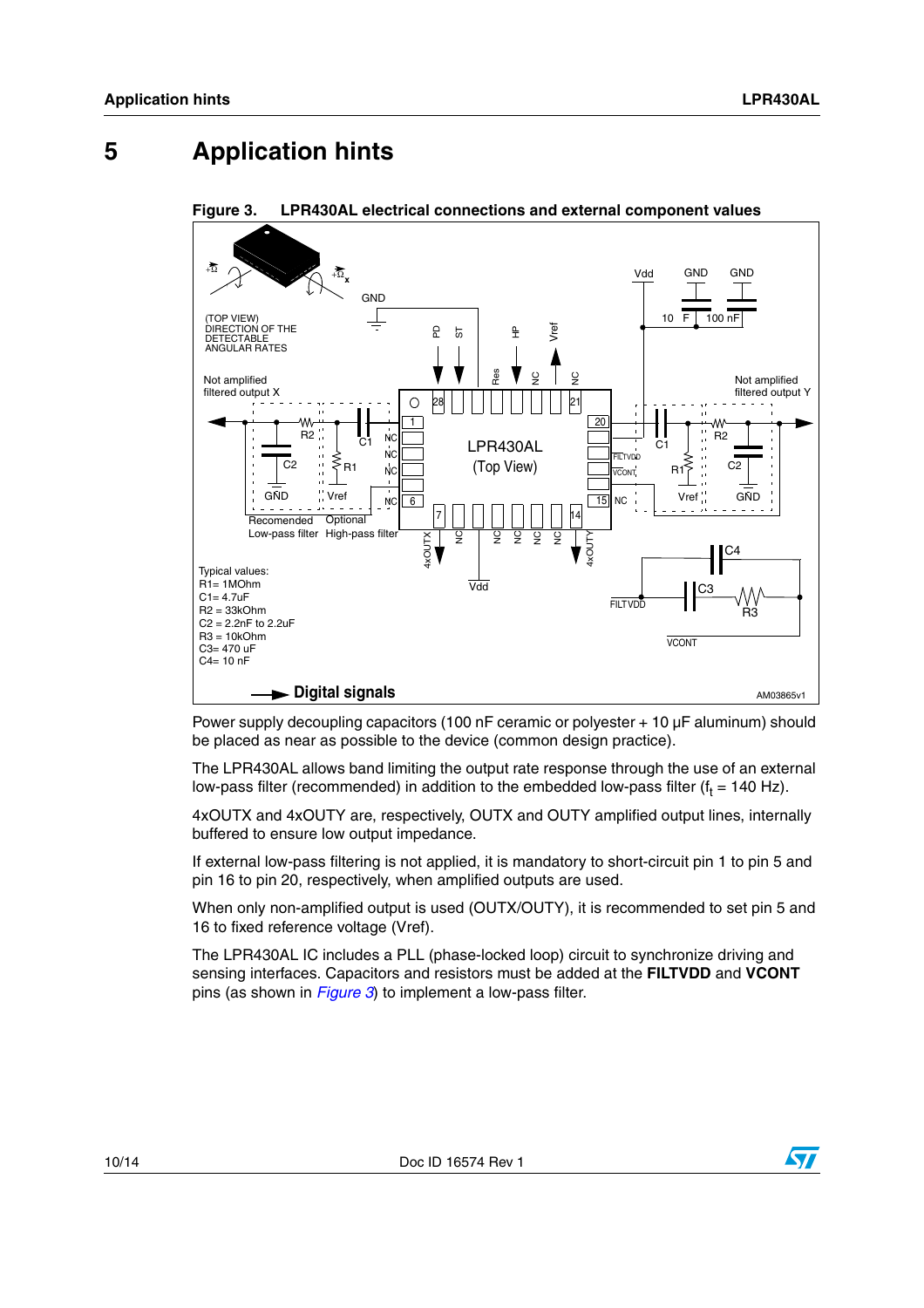#### <span id="page-10-0"></span>**5.1 Output response vs. rotation**

**Figure 4. Output response vs. rotation**



### <span id="page-10-1"></span>**5.2 Soldering information**

The LGA package is compliant with the ECOPACK<sup>®</sup>, RoHS and "Green" standards. It is qualified for soldering heat resistance in accordance with JEDEC J-STD-020.

Leave "Pin 1 Indicator" unconnected during soldering.

Land pattern and soldering recommendations are available at www.st.com

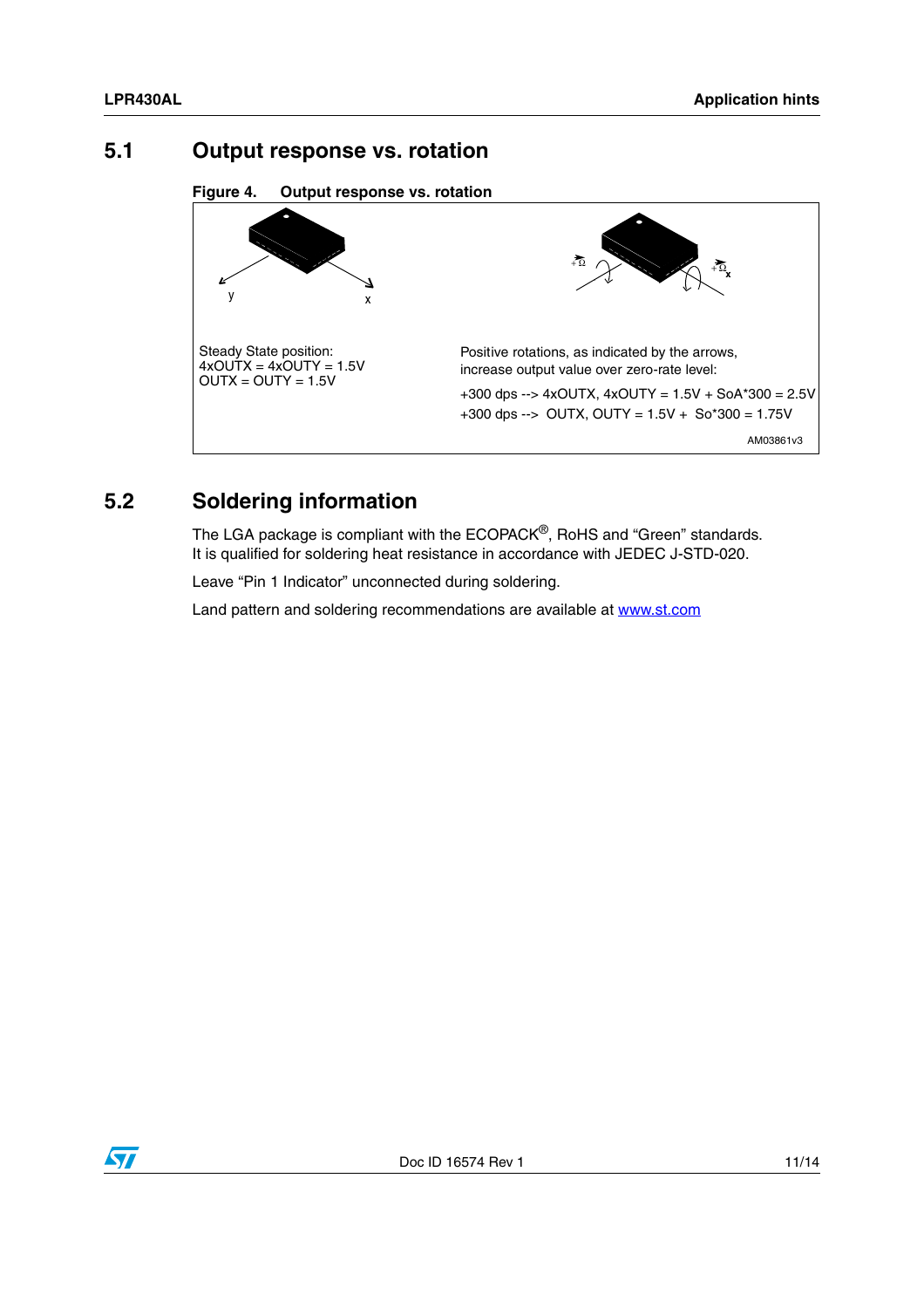$\bm \varpi$ 

### <span id="page-11-0"></span>**6 Package information**

In order to meet environmental requirements, ST offers these devices in different grades of ECOPACK® packages, depending on their level of environmental compliance. ECOPACK® specifications, grade definitions and product status are available at: www.st.com. ECOPACK is an ST trademark.



#### **Figure 5. LGA-28: mechanical data and package dimensions**

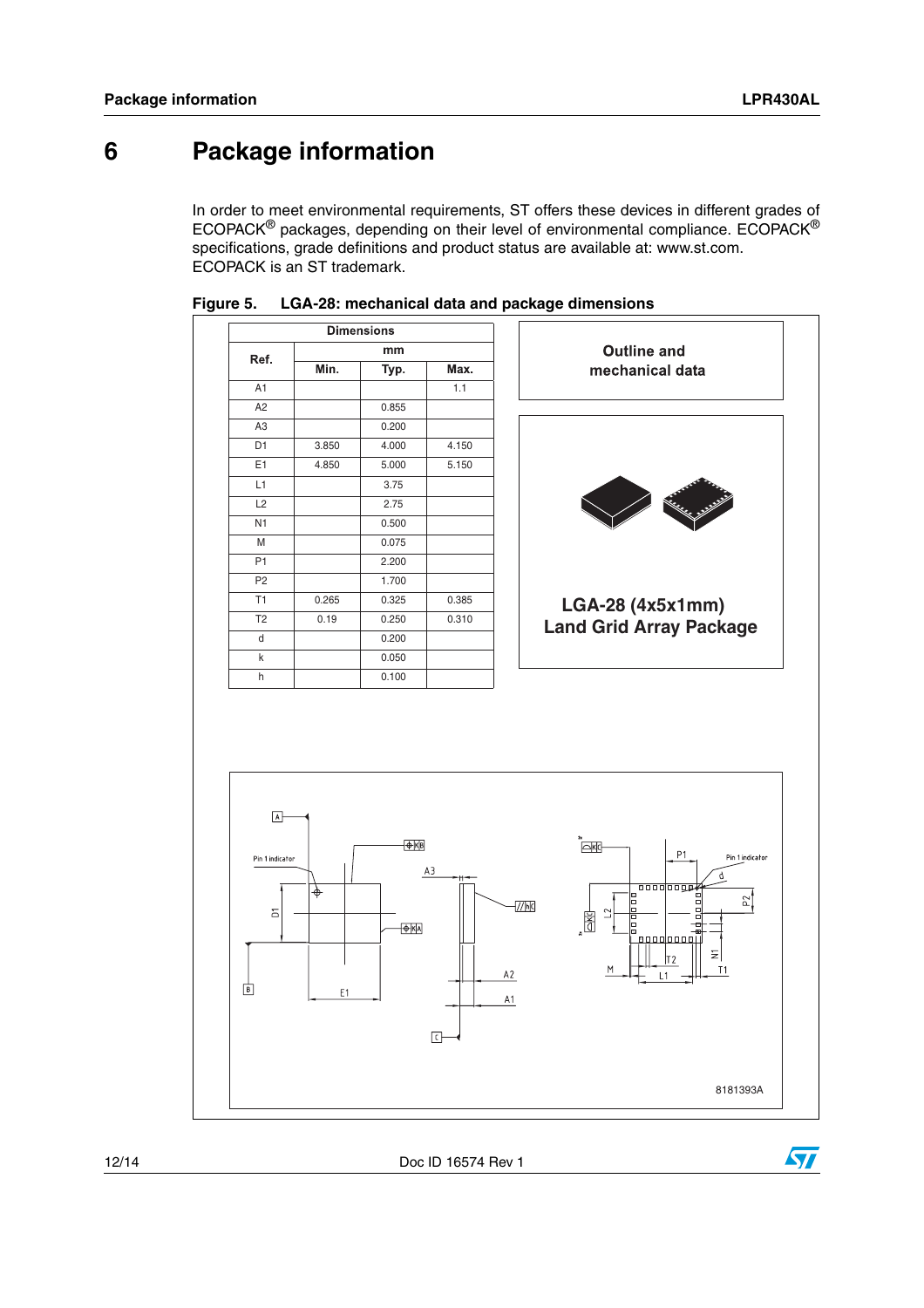## <span id="page-12-0"></span>**7 Revision history**

#### Table 7. **Document revision history**

| Date        | <b>Revision</b> | <b>Changes</b>  |
|-------------|-----------------|-----------------|
| 29-Oct-2009 |                 | Initial release |